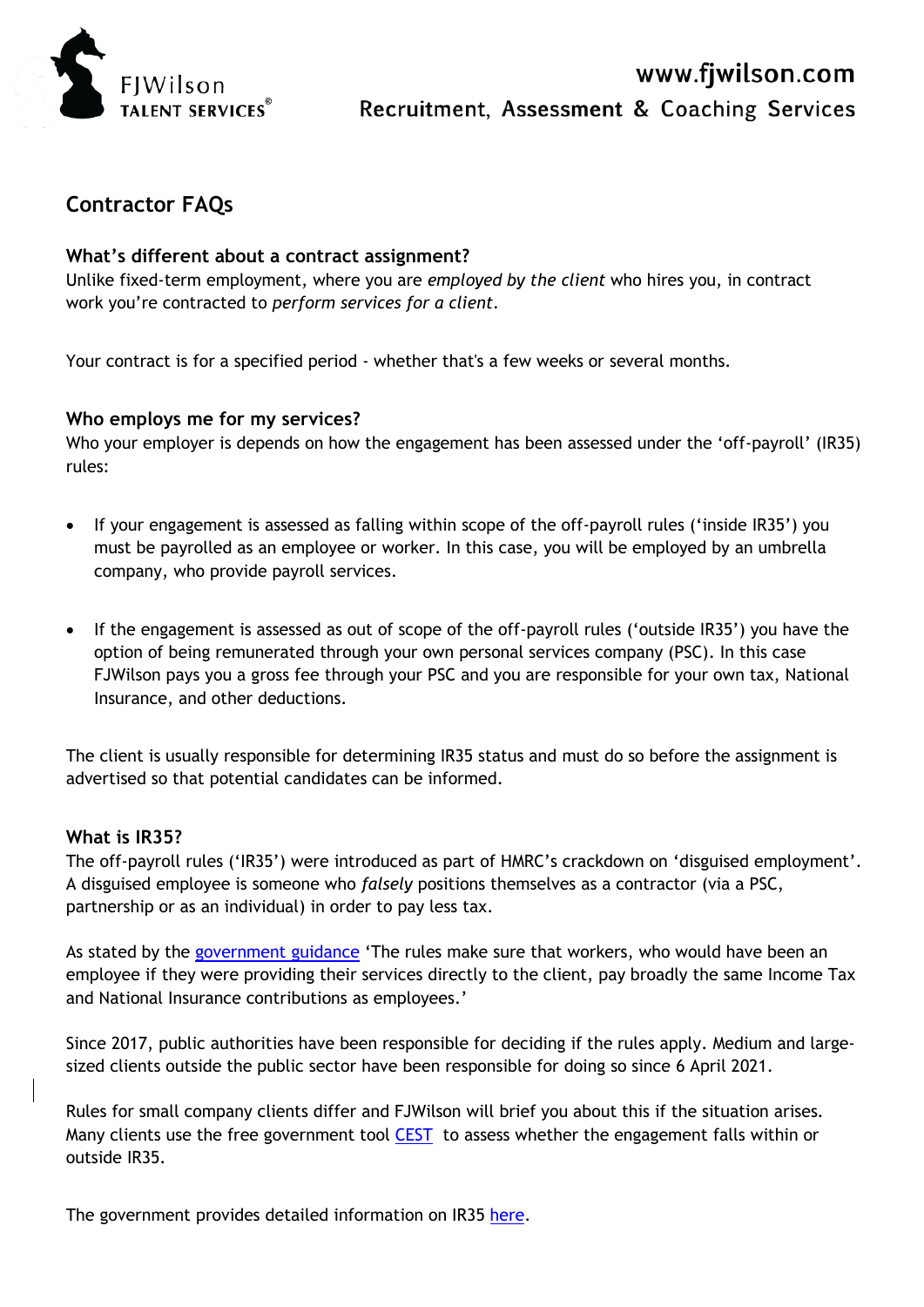

## **How do I choose an umbrella company?**

FJWilson contractors are generally employed by the umbrella company Pendragon Consultancy, whom we selected for recommendation following due diligence and who, like us, exhibit a personable and responsive style.

If you wish to work through another umbrella company, we ask that it is FCSA-accredited. The FCSA [website](https://www.fcsa.org.uk/) includes a directory of accredited members.

# **What deductions are made to my gross pay for an inside IR35 assignment?**

You can see take-home pay illustrations prepared by umbrella company Pendragon Consultancy for gross daily pay rates of £350, £400, £450, and £500 [here.](https://www.fjwilson.com/candidates/) These show deductions made for tax (at the basic rate), national insurance and the umbrella company margin for its employment services. If your assignment lasts for more than 12 weeks you become eligible for automatic enrolment and would make pension contributions unless you opt out of your umbrella company workplace pension.

### **What about holiday pay?**

All umbrella company employees are entitled to the statutory 28 days holiday pay per annum (pro rata). The umbrella company will explain your options on how this is paid to you. You could be eligible for more days' holiday if your client stipulates a higher number of days.

# **What are my other statutory entitlements?**

Under the Agency Workers Regulations, clients must give umbrella company employees equal access to facilities (e.g., staff canteen) and provide information on any vacancies with the client from day one of their assignment.

If the assignment lasts more than 12 weeks agency workers become entitled to the same pay and working conditions that would have applied to them had they been engaged directly by the client in the role concerned. In rare cases this could mean you receive a pay increase – in most cases our clients offer a contractor day rate from the outset that compares favourably with employee salaries and enhanced benefits.

### **How are contractors recruited?**

FJWilson takes a brief from the client, which includes a detailed description of the services required for the project and the IR35 status determination statement. FJWilson then searches for suitable candidates on the client's behalf.

All candidates are required to [register with us](https://www.fjwilson.com/register/) (subject to our terms of registration) in order that we can discuss the details of any potential assignments.

Shortlisted candidates are briefed by FJWilson and normally interviewed by the client, as for any other vacancy. A verbal offer is made to the successful candidate by FJWilson on the client's behalf, subject to background screening checks.

FJWilson then engages [PeopleCheck](https://www.peoplecheck.co.uk/) to conduct employment verification and right-to-work checks on our behalf.